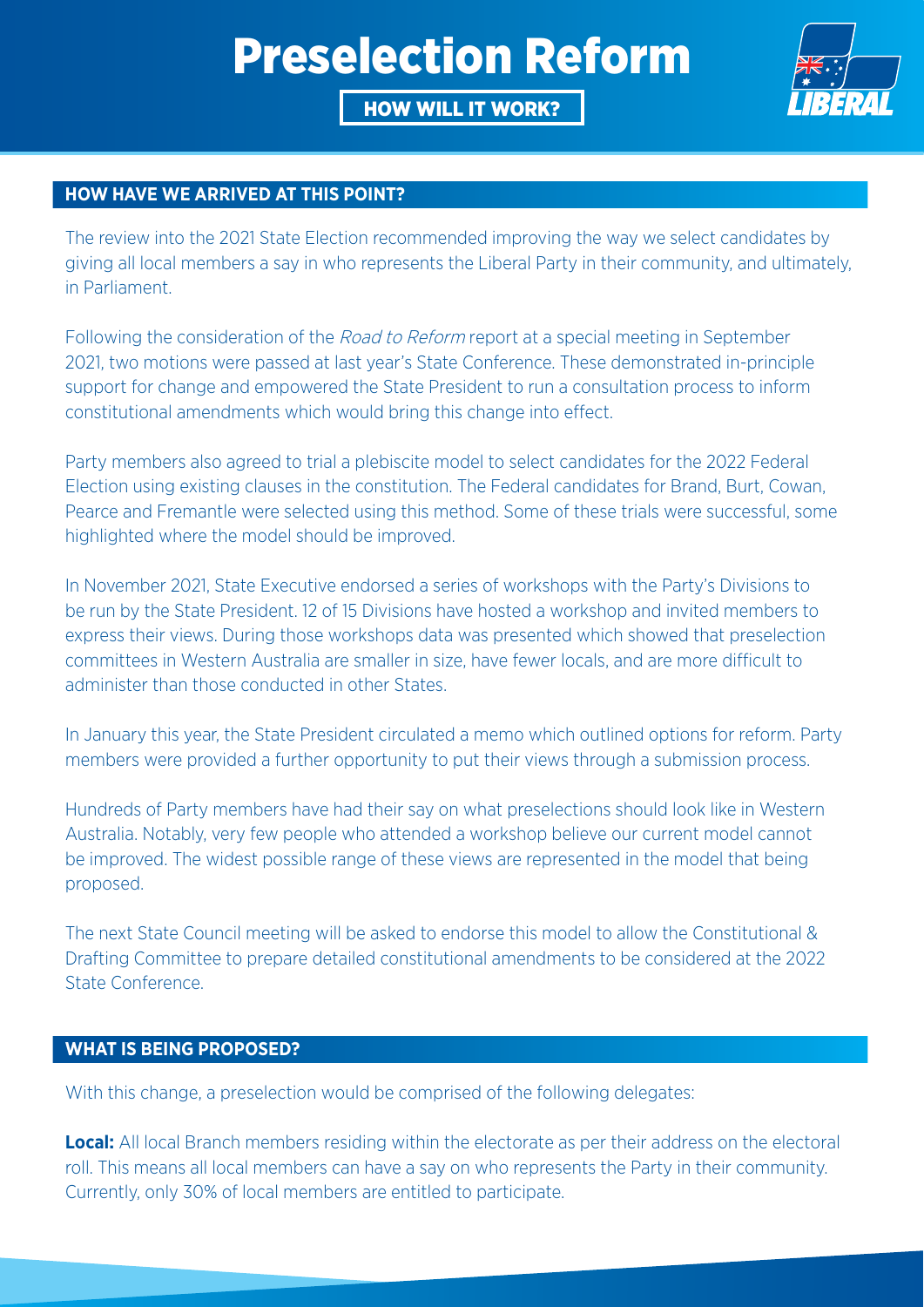# Preselection Reform

HOW WILL IT WORK?



**Branch:** In addition to the current number of Branch delegates entitled to attend a lower house preselection, Branch and University Liberal Club Presidents of every constitutional Branch located within the boundaries of the electorate will be entitled to attend.

This allows Branch Presidents and members who live outside the electorate to vote in a preselection, enfranchising loyal and hardworking members who contribute to their Branch, but who may, for a variety of reasons, be located outside the boundaries. Importantly, the number of local members able to participate will be significantly higher than elected delegates. This means almost all preselections across the state would be comprised of around 80% local content.

**Division:** The Division in which the electorate is situated will elect six delegates. This is in keeping with current practice, and allows loyal and hardworking members who live outside the electorate to vote at the preselection if they have the support of their Division and local members.

**State Council:** State Councillors (drawn at random) will make up 20% of all eligible local, branch and divisional delegates, up to a maximum of 20 State Councillors – this is consistent with the review recommendations, but caps the number of State Councillors so that they do not exercise a disproportionately large impact on the result of the preselection.

### **HOW DIFFERENT IS THIS FROM THE CURRENT MODEL?**

| <b>Current Model</b>                                                                                                 | <b>Proposed Model</b>                                                                                                          | <b>Change</b>                                                                               |
|----------------------------------------------------------------------------------------------------------------------|--------------------------------------------------------------------------------------------------------------------------------|---------------------------------------------------------------------------------------------|
| <b>Chair of Selection Committee</b>                                                                                  | <b>Chair of Selection Committee</b>                                                                                            | No change                                                                                   |
| 6 x Division Delegates                                                                                               | 6 x Division Delegates                                                                                                         | No change                                                                                   |
| <b>Branch Delegates:</b><br>- 6x Legislative Assembly<br>- 4 x House of Representatives                              | <b>Branch Delegates:</b><br>- 6x Legislative Assembly<br>- 4 x House of Representatives                                        | No change                                                                                   |
| University Liberal Club Delegates<br>(if applicable):<br>- 6x Legislative Assembly<br>- 4 x House of Representatives | University Liberal Club Delegates (if<br>applicable):<br>6x Legislative Assembly<br>$\equiv$<br>- 4 x House of Representatives | No change                                                                                   |
| Party Member Delegates:<br>- 30% randomly drawn local<br>members (min 12 months<br>membership)                       | Party Member Delegates:<br>- All local members on electoral roll<br>(min 12 months membership)                                 | Increase in the number<br>of local members<br>participating in local<br>preselections       |
| <b>State Council Delegates:</b><br>- 20% randomly drawn State<br>Councillors                                         | <b>State Council Delegates:</b><br>- 20% randomly drawn State<br>Councillors (capped at 20)                                    | Capped at 20 given<br>the larger number of<br>entitled local selectors<br>under a new model |